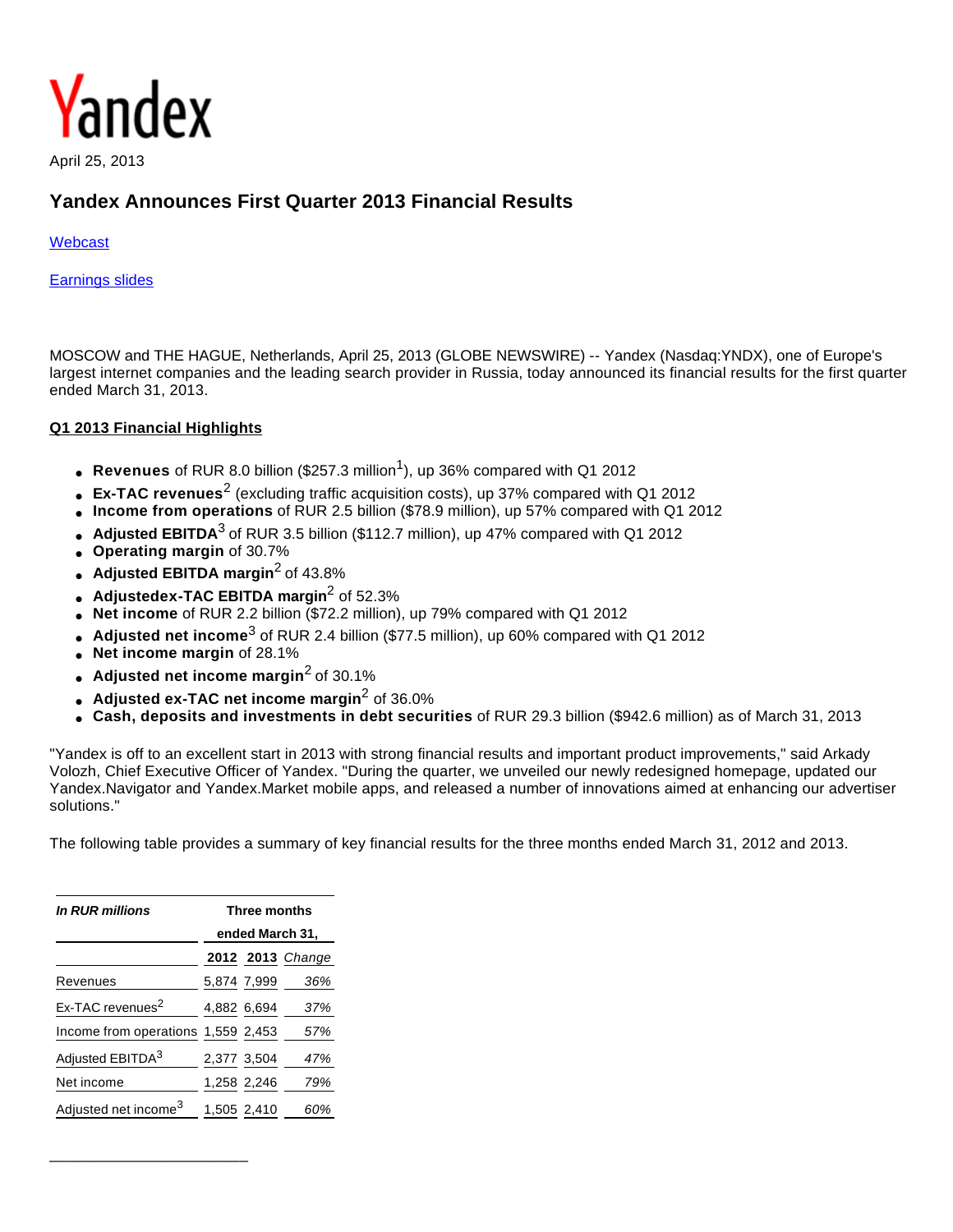<sup>1</sup> Pursuant to SEC rules regarding convenience translations, Russian ruble (RUR) amounts have been translated into U.S. dollars at a rate of RUR 31.0834 to \$1.00, the official exchange rate quoted as of March 31, 2013 by the Central Bank of the Russian Federation.

 $^2$  This is a non-GAAP financial measure. Please see "Use of Non-GAAP Financial Measures" below for a discussion of how we define this non-GAAP financial measure. You will find a reconciliation of this non-GAAP financial measure to the most directly comparable US GAAP measure in the accompanying financial tables at the end of this release.

 $^3$  Adjusted EBITDA and adjusted net income are non-GAAP financial measures. Please see "Use of Non-GAAP Financial Measures" below for a discussion of how we define adjusted EBITDA and adjusted net income. You will find a reconciliation of adjusted EBITDA and adjusted net income to GAAP net income, the most directly comparable US GAAP measure for both non-GAAP measures, in the accompanying financial tables at the end of this release.

# **Q1 2013 Operational and Corporate Highlights**

- Share of Russian search market averaged 61.6% in Q1 2013 (according to LiveInternet), an increase of 1.1 p.p. sequentially and a 2.2 p.p. increase on a year-over-year basis
- SERPs (search engine result pages) grew 25% from Q1 2012
- Number of advertisers grew to more than 226,000, up 26% from Q1 2012 and up 6% from Q4 2012
- Enhanced the contextual ads served through our partner network with the addition of images
- Launched a newly redesigned Yandex.ru homepage
- Announced a share repurchase program of up to 12MM shares; as of April 24<sup>th</sup>, 2013, we have repurchased 2MM shares

### **Revenues**

| In RUR millions              | Three months<br>ended March 31, |             |                  |
|------------------------------|---------------------------------|-------------|------------------|
|                              |                                 |             | 2012 2013 Change |
| Advertising revenues:        |                                 |             |                  |
| Text-based advertising       |                                 |             |                  |
| Yandex websites              |                                 | 4,284 5,850 | 37%              |
| Ad network                   |                                 | 1,020 1,304 | 28%              |
| Total text-based advertising |                                 | 5,304 7,154 | 35%              |
| Display advertising          | 420                             | 623         | 48%              |
| Total advertising revenues   |                                 | 5,724 7,777 | 36%              |
| Online payment commissions   | 114                             | 187         | 64%              |
| Other                        | 36                              | 35          | -3%              |
| Total revenues               |                                 | 5,874 7,999 | 36%              |

**Text-based advertising revenues**, accounting for 89% of total revenues in Q1 2013, continued to determine overall top-line performance.

**Text-based advertising revenues** from Yandex's own websites accounted for 73% of total revenues during Q1 2013, and increased by 37% compared with Q1 2012. Text-based advertising revenues from our ad network increased 28% compared with Q1 2012 and contributed 16% of total revenues during Q1 2013. Revenues from Yandex websites grew faster than those from our ad network as we implemented changes to our advertising technologies on our owned and operated sites.

**Paid clicks** on Yandex's and its partners' websites, in aggregate, increased 18% in Q1 2013 compared with Q1 2012. Our average cost per click in Q1 2013 increased 14% compared with Q1 2012.

**Display advertising revenue** accounted for 8% of total revenues during Q1 2013, and increased 48% compared with Q1 2012. Display advertising rebounded strongly from the 12% growth observed in Q4 2012.

**Online payment commissions** accounted for 2% of revenues during Q1 2013, and increased 64% compared with Q1 2012.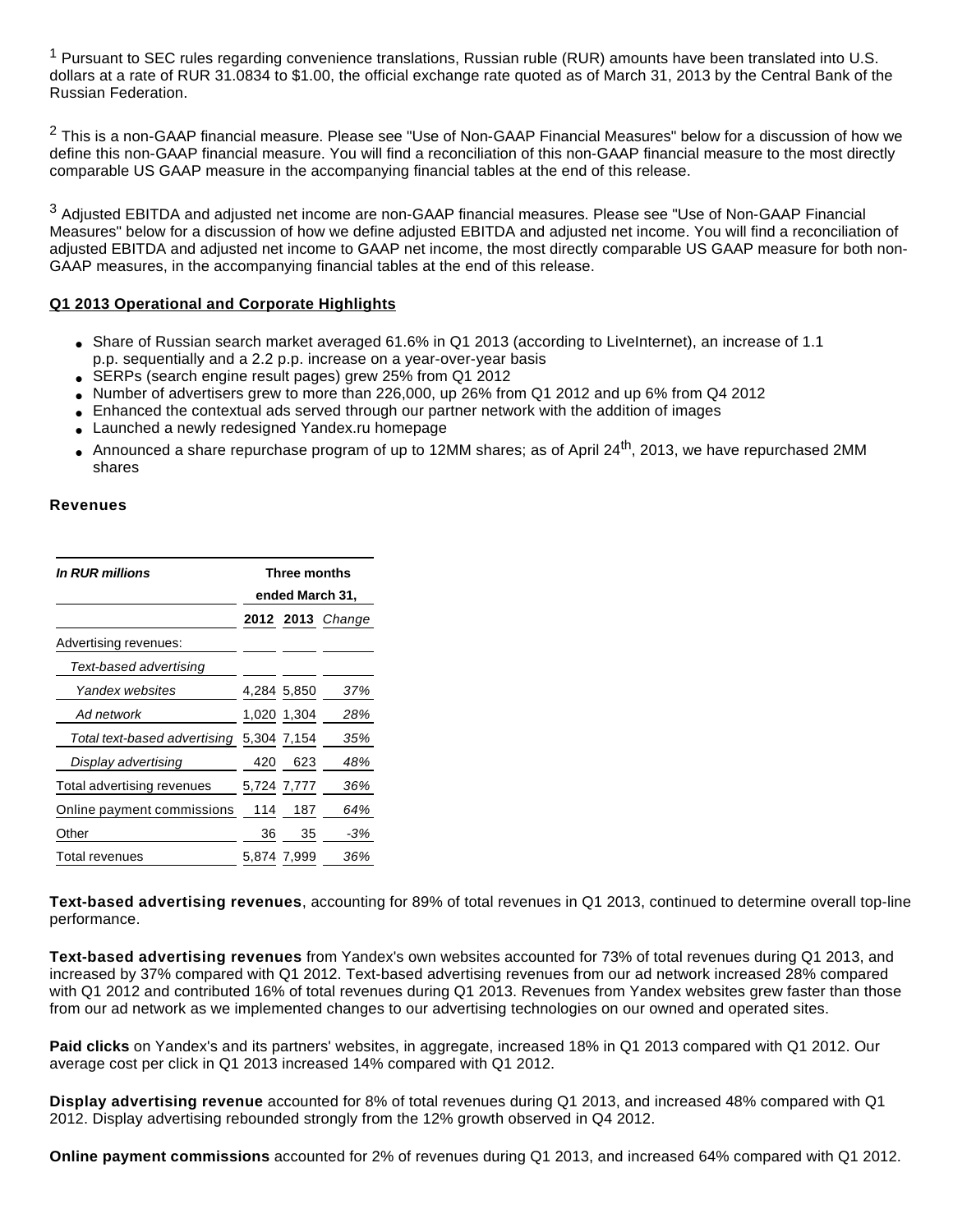# **Operating Costs and Expenses**

Yandex's operating costs and expenses consist of cost of revenues, product development expenses, sales, general and administrative expenses (SG&A), and depreciation and amortization expenses (D&A). Apart from D&A, each of the above expense categories includes personnel-related costs and expenses, including related share-based compensation expense. Increases across all cost categories, excluding D&A, reflect investments in overall growth, including personnel. In Q1 2013, Yandex added 211 full-time employees, an increase of 6% from December 31, 2012, and up 19% from March 31, 2012. The total number of full-time employees was 3,972 as of March 31, 2013.

# **Cost of revenues, including traffic acquisition costs (TAC)**

| In RUR millions                                                      | Three months    |       |        |
|----------------------------------------------------------------------|-----------------|-------|--------|
|                                                                      | ended March 31, |       |        |
|                                                                      | 2012            | 2013  | Change |
| TAC:                                                                 |                 |       |        |
| Related to the Yandex ad network                                     | 657             | 820   | 25%    |
| Related to distribution partners                                     | 335             | 485   | 45%    |
| Total TAC                                                            | 992             | 1,305 | 32%    |
| Total TAC as a % of total revenues                                   | 16.9%           | 16.3% |        |
| Other cost of revenues                                               | 526             | 671   | 28%    |
| Other cost of revenues as a % of revenues                            | $9.0\%$         | 8.4%  |        |
| Total cost of revenues                                               | 1,518           | 1,976 | 30%    |
| Total cost of revenues as a % of revenues $\,$ 25.8% $\,$ 24.7% $\,$ |                 |       |        |

**TAC** decreased from 18.7% of text-based revenues in Q1 2012 to 18.2% in Q1 2013, reflecting the larger growth in revenues from our own sites.

**Other cost of revenues** in Q1 2013 increased 28% compared with Q1 2012, reflecting growth in personnel, content acquisition costs and data center-related costs in line with revenue growth.

### **Product development**

| In RUR millions                 | Three months    |  |                  |  |
|---------------------------------|-----------------|--|------------------|--|
|                                 | ended March 31, |  |                  |  |
|                                 |                 |  | 2012 2013 Change |  |
| Product development 1,066 1,328 |                 |  | 25%              |  |
| As a % of revenues              | 18.1% 16.6%     |  |                  |  |

The absolute increase in product development expenses in Q1 2013 was in line with increases in product development staff and employee remuneration. Headcount increased 18% from 1,842 as of March 31, 2012, to 2,181 as of March 31, 2013, with 154 employees added since December 31, 2012.

### **Selling, general and administrative (SG&A)**

| In RUR millions                | Three months    |             |                  |  |
|--------------------------------|-----------------|-------------|------------------|--|
|                                | ended March 31, |             |                  |  |
|                                |                 |             | 2012 2013 Change |  |
| SG&A                           |                 | 1,070 1,363 | 27%              |  |
| As a % of revenues 18.2% 17.0% |                 |             |                  |  |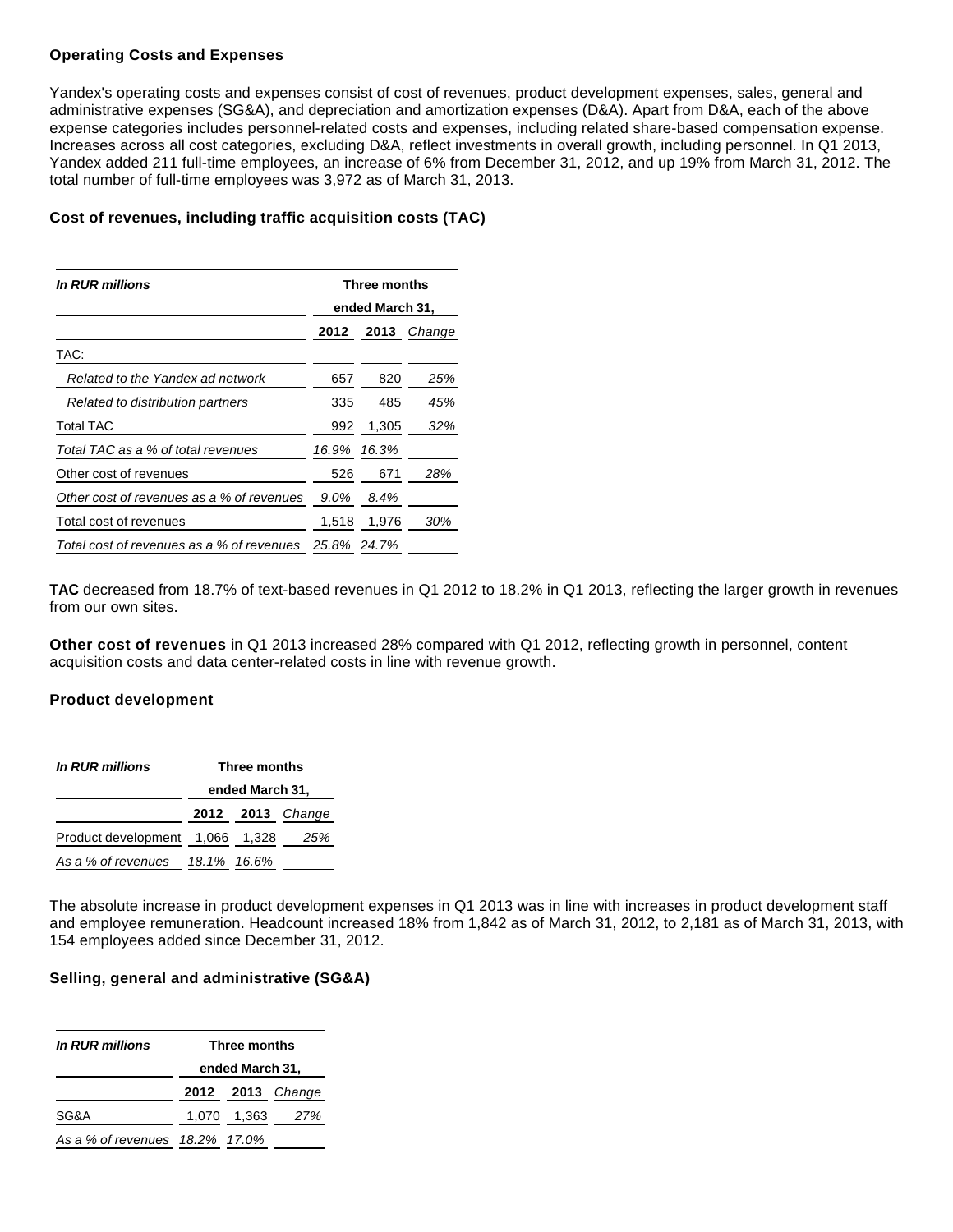The absolute increase in SG&A in Q1 2013 was driven primarily by the increased advertising and marketing expenses in Russia and in Turkey.

### **Share-based compensation (SBC) expense**

SBC expense is included in each of the cost of revenues, product development and SG&A categories discussed above.

| <i><b>In RUR millions</b></i>               | Three months    |      |                  |
|---------------------------------------------|-----------------|------|------------------|
|                                             | ended March 31, |      |                  |
|                                             |                 |      | 2012 2013 Change |
| SBC expense included in cost of revenues    | 6               | 11   | 83%              |
| SBC expense included in product development | 39              | 82   | 110%             |
| SBC expense included in SG&A                | 36              | 58   | 61%              |
| <b>Total SBC expense</b>                    | 81              | 151  | 86%              |
| As a % of revenues                          | $1.4\%$         | 1.9% |                  |

Total SBC expense increased 86% in Q1 2013 compared with Q1 2012. The increase is primarily related to new grants issued in 2012.

# **Depreciation and amortization (D&A) expense**

| In RUR millions                | Three months    |     |                  |  |
|--------------------------------|-----------------|-----|------------------|--|
|                                | ended March 31, |     |                  |  |
|                                |                 |     | 2012 2013 Change |  |
| D&A expense                    | 661             | 879 | 33%              |  |
| As a % of revenues 11.3% 11.0% |                 |     |                  |  |

D&A expense increased 33% in Q1 2013 compared with Q1 2012, primarily reflecting our investments in servers and data centers made last year.

As a result of the factors described above, **income from operations** was RUR 2.5 billion (\$78.9 million) in Q1 2013, a 57% increase from Q1 2012, while **adjusted EBITDA** reached RUR 3.5 billion (\$112.7 million) in Q1 2013, up 47% from Q1 2012.

**Interest income** in Q1 2013 was RUR 368 million, up from RUR 167 million in Q1 2012, principally as a result of investing more of our cash provided by operating activities in Russia, where our investments earn higher returns.

**Foreign exchange gain** in Q1 2013 was RUR 7 million, compared to a foreign exchange loss of RUR 114 million in Q1 2012. The foreign exchange gain is due to the appreciation of the U.S. dollar during Q1 2013 from RUR 30.3727 to \$1.00 on December 31, 2012 to RUR 31.0834 to \$1.00 on March 31, 2013. Yandex's Russian operating subsidiaries' functional currency is the Russian ruble, and therefore changes in the ruble value of these subsidiaries' monetary assets and liabilities that are denominated in other currencies due to exchange rate fluctuations are recognized as foreign exchange gains or losses in the income statement. Although the U.S. dollar value of Yandex's U.S. dollar-denominated cash, cash equivalents and term deposits was not impacted by these currency fluctuations, they resulted in an upward revaluation of the ruble equivalent of these U.S. dollar-denominated monetary assets in Q1 2013.

**Income tax expense** for Q1 2013 was RUR 601 million, up from RUR 344 million in Q1 2012. Our effective tax rate decreased from 21.5% in Q1 2012 to 21.1% in Q1 2013.

**Adjusted net income** in Q1 2013 was RUR 2.4 billion (\$77.5 million), a 60% increase from Q1 2012.

**Adjusted net income margin** was 30.1% in Q1 2013, compared to 25.6% in Q1 2012.

**Net income** was RUR 2.2 billion (\$72.2 million) in Q1 2013, up 79% compared with Q1 2012. Net income grew faster than adjusted net income due to large swings in foreign exchange losses and the associated income tax impact and a decrease in contingent compensation partially offset by an increase in SBC expense. We adjust for these expenses in our non-GAAP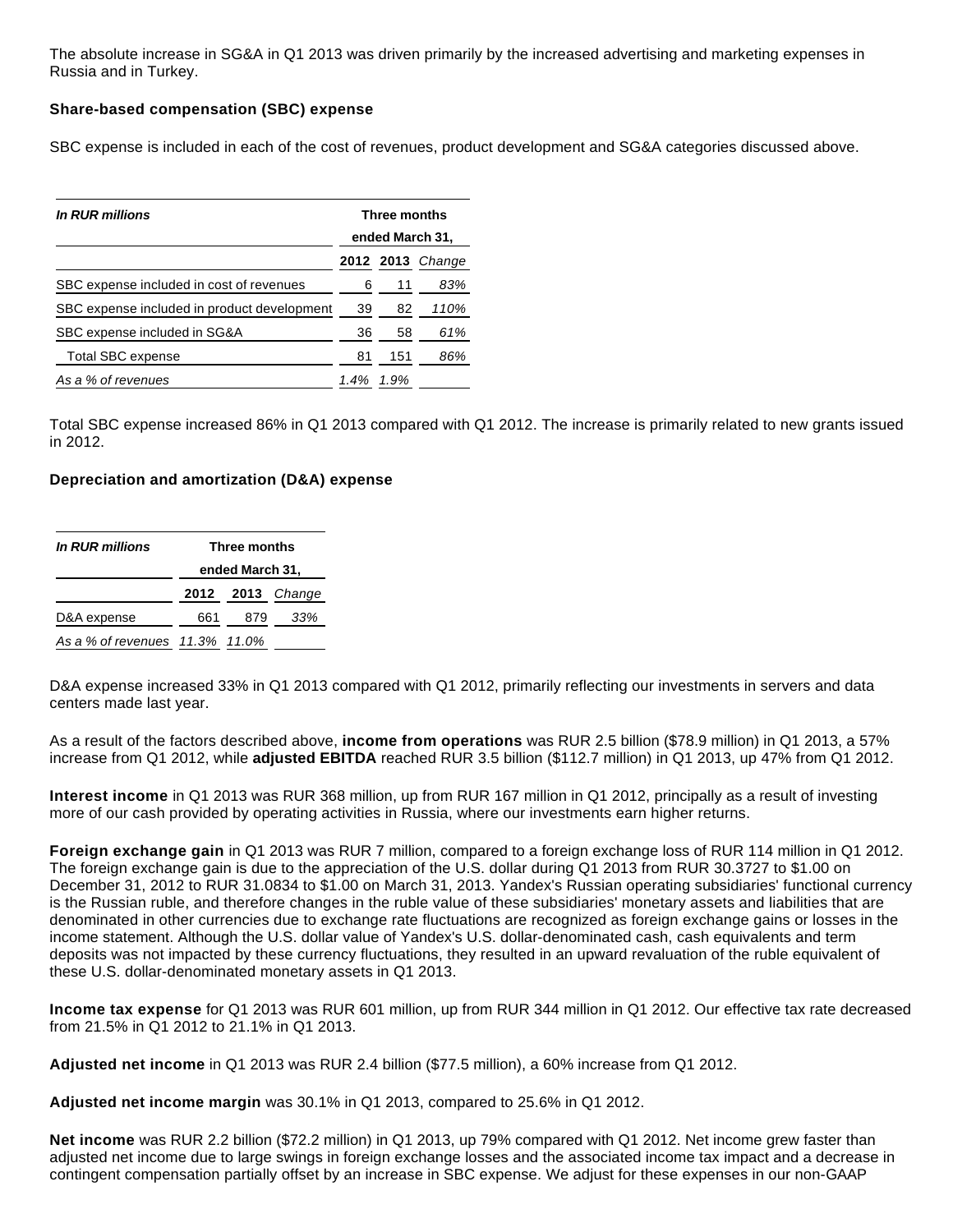adjusted net income measure.

As of March 31, 2013, Yandex had **cash, cash equivalents, term deposits (including long-term deposits) and longterm debt securities** of RUR 29.3 billion (\$942.6 million).

**Net operating cash flow and capital expenditures** for Q1 2013 were RUR 2.6 billion (\$84.7 million) and RUR 0.9 billion (\$27.6 million), respectively.

The **totalnumber of shares issued and outstanding** as of March 31, 2013 was 328,612,094, including 232,623,523 Class A shares, 95,988,570 Class B shares, and one Priority share and excluding 340,000 Class A shares and 45,696 Class B shares held in treasury and all Class C shares outstanding solely as a result of conversion of Class B shares into Class A shares; all such Class C shares will be cancelled. There were also employee stock **options outstanding** to purchase up to an additional 9.1 million shares, at a weighted average exercise price of \$4.36 per share, of which options to purchase 7.1 million shares were fully vested; **equity-settled share appreciation rights** equal to 0.9 million shares, at a weighted average measurement price of \$20.37, none of which were vested; and **restricted share units** covering 1.9 million shares, of which restricted share units to acquire 0.1 million shares were fully vested.

# **Outlook for 2013**

We are increasing our revenue guidance for the full-year 2013, and we now expect year-on-year ruble-based revenue growth of 30-35%.<sup>1</sup>

 $1$  The guidance is provided on a like-for-like basis, excluding the revenue associated with Yandex.Money from 2012 and 2013 results. In 2012, Yandex recognized total revenue of RUR 28,767 million, including RUR 552 million in payments commissions related to Yandex.Money and RUR 28,215 million in advertising revenue and other revenue. Yandex will continue to recognize revenue related to Yandex.Money until the joint venture with Sberbank is effective, which is expected to occur during the current quarter.

# **Conference Call Information**

Yandex's management will hold an earnings conference call on April 25, 2013 at 8:00 AM U.S. Eastern Time (4:00 PM Moscow time; 1:00 PM London time).

To access the conference call live, please dial:

US: +1 631 621 5256 UK: +44 (0) 1452 560 304 Russia: 8 10 800 23942044

Passcode: 32596104#

A replay of the call will be available until May 2, 2013. To access the replay, please dial:

US: +1 866 247 4222 Russia/International: +44 (0) 1452 550 000

Passcode: 32596104#

A live and archived webcast of this conference call will be available at <http://ir.yandex.com/eventdetail.cfm?eventid=127979>

### **ABOUT YANDEX**

Yandex (Nasdaq:YNDX) is one of the largest European internet companies, providing the world with search and online services one market at a time. Yandex's mission is to help users solve their everyday problems by building people-centric products and services. Based on innovative technologies, the company provides the most relevant, locally tailored experience on all digital platforms and devices. Yandex is the leading search service in Russia and also serves Turkey, Ukraine, Belarus and Kazakhstan. More information on Yandex can be found at [http://company.yandex.com.](http://company.yandex.com/)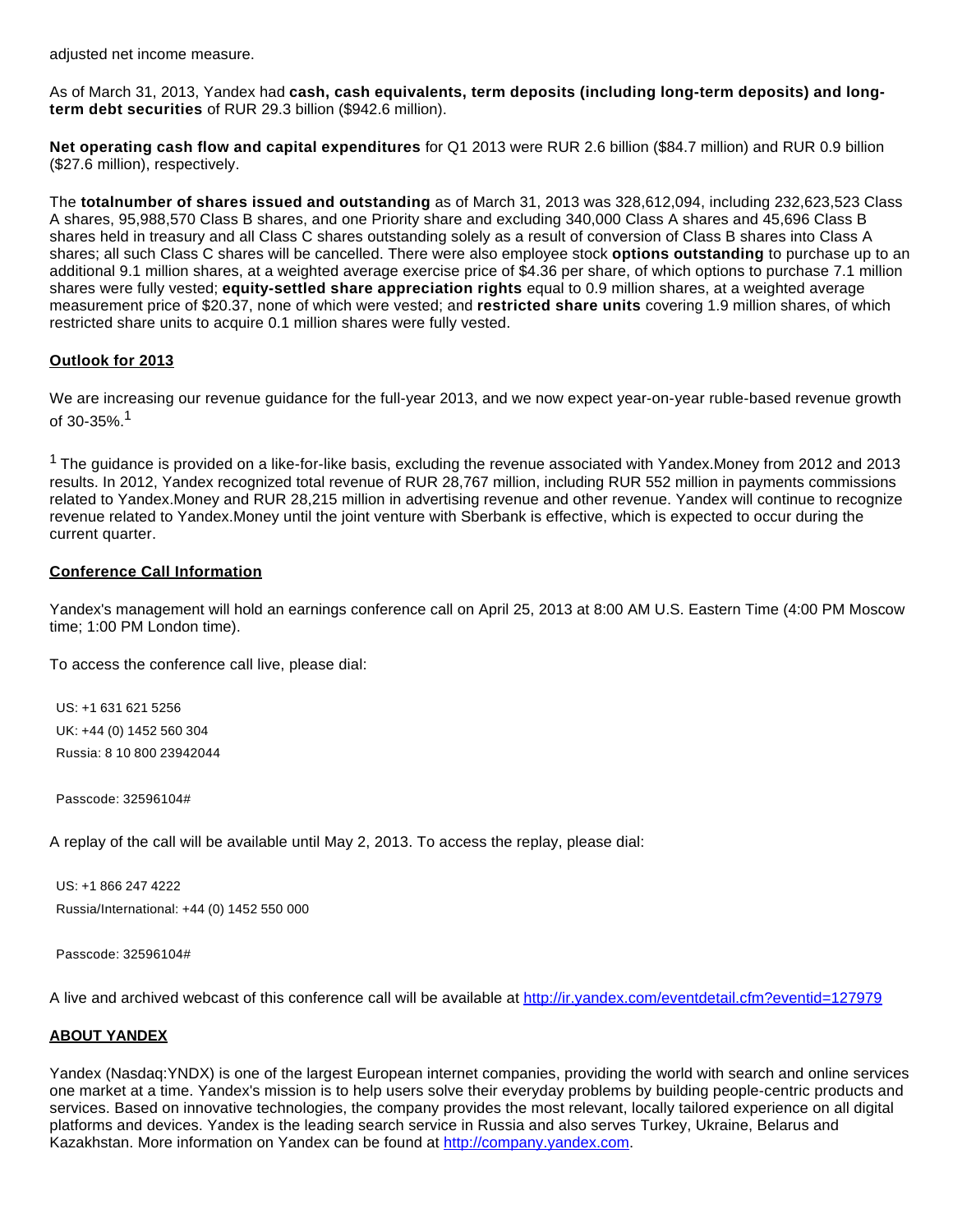# **FORWARD-LOOKING STATEMENTS**

This press release contains forward-looking statements that involve risks and uncertainties. These include statements regarding our anticipated revenues for full-year 2013. Actual results may differ materially from the results predicted or implied by such statements, and our reported results should not be considered as an indication of future performance. The potential risks and uncertainties that could cause actual results to differ from the results predicted or implied by such statements include, among others, competitive pressures, changes in advertising patterns, changes in user preferences, changes in the legal and regulatory environment, technological developments, and our need to expend capital to accommodate the growth of the business, as well as those risks and uncertainties included under the captions "Risk Factors" and "Operating and Financial Review and Prospects" in our Annual Report on Form 20-F for the year ended December 31, 2012, which is on file with the Securities and Exchange Commission and is available on our investor relations website at <http://ir.yandex.com/sec.cfm> and on the SEC website at [www.sec.gov.](http://www.sec.gov/) All information in this release and in the attachments is as of April 25, 2013, and Yandex undertakes no duty to update this information unless required by law.

# **USE OF NON-GAAP FINANCIAL MEASURES**

To supplement our consolidated financial statements, which are prepared and presented in accordance with US GAAP, we present the following non-GAAP financial measures: ex-TAC revenue, adjusted EBITDA, adjusted EBITDA margin, adjusted ex-TAC EBITDA margin, adjusted net income, adjusted net income margin and adjusted ex-TAC net income margin. The presentation of these financial measures is not intended to be considered in isolation or as a substitute for, or superior to, the financial information prepared and presented in accordance with US GAAP. For more information on these non-GAAP financial measures, please see the tables captioned "Reconciliations of non-GAAP financial measures to the nearest comparable US GAAP measures", included following the accompanying financial tables. We define the various non-GAAP financial measures we use as follows:

- **Ex-TAC revenue** means US GAAP revenues less total traffic acquisition costs (TAC).
- Adjusted EBITDA means net income plus (1) depreciation and amortization, (2) share-based compensation expense, (3) accrual of expense related to the contingent compensation that may be payable to employees in connection with our acquisition of the mobile software business of SPB Software and (4) provision for income taxes, less (A) interest income and (B) other income/(expense).
- **Adjusted EBITDA margin** means adjusted EBITDA divided by US GAAP revenues.
- **Adjusted ex-TAC EBITDA margin** means adjusted EBITDA divided by ex-TAC revenue.
- **Adjusted net income** means US GAAP net income plus (1) SBC expense adjusted for the income tax reduction attributable to SBC expense, (2) accrual of expense related to the contingent compensation that may be payable to certain employees in connection with our acquisition of the mobile software business of SPB Software, and (3) foreign exchange losses (less foreign exchange gains) adjusted for the (reduction) increase in income tax attributable to the foreign exchange losses (gains); less gain from the sale of equity investments.
- **Adjusted net income margin** means adjusted net income divided by US GAAP revenues.
- **Adjusted ex-TAC net income margin** means adjusted net income divided by ex-TAC revenues.

These non-GAAP financial measures are used by management for evaluating financial performance as well as decisionmaking. Management believes that these metrics reflect the organic, core operating performance of the company, and therefore are useful to analysts and investors in providing supplemental information that helps them understand, model and forecast the evolution of our operating business.

Although our management uses these non-GAAP financial measures for operational decision making and considers these financial measures to be useful for analysts and investors, we recognize that there are a number of limitations related to such measures. In particular, it should be noted that several of these measures exclude some costs, particularly share-based compensation, that are recurring. In addition, the components of the costs that we exclude in our calculation of the measures described above may differ from the components that our peer companies exclude when they report their results of operations.

Below, we describe why we make particular adjustments to certain US GAAP financial measures:

### TAC

We believe that it may be useful for investors and analysts to review certain measures both in accordance with US GAAP and net of the effect of TAC, which we view as comparable to sales commissions but, unlike sales commissions, are not deducted from US GAAP revenues. By presenting revenue, adjusted EBITDA margin and adjusted net income margin net of TAC, we believe that investors and analysts are able to obtain a clearer picture of our business without the impact of the revenues we share with our partners.

### SBC

SBC is a significant expense item, and an important part of our compensation and incentive programs. As it is a non-cash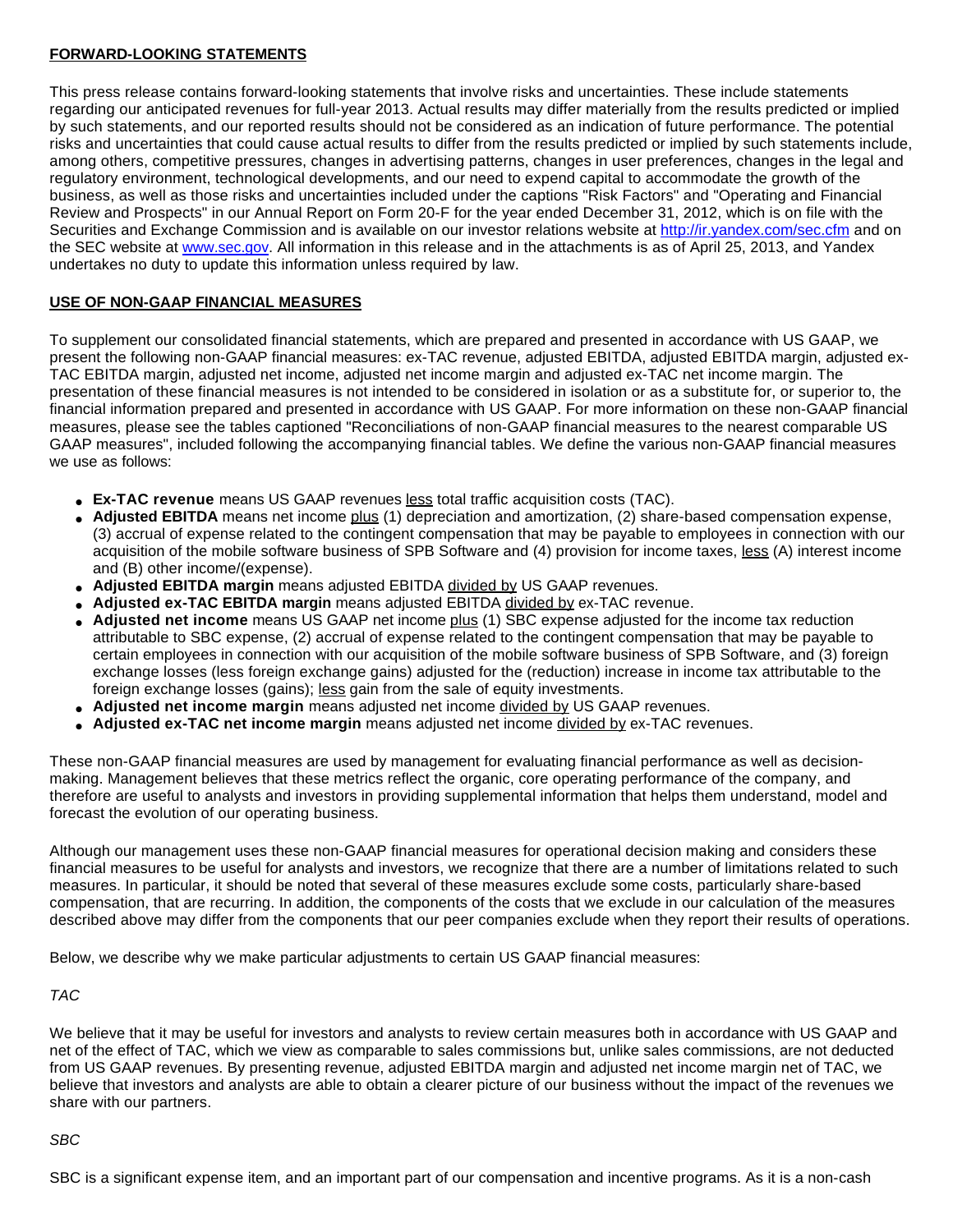charge, however, and highly dependent on our share price at the time of equity award grants, we believe that it is useful for investors and analysts to see certain financial measures excluding the impact of these charges in order to obtain a clear picture of our operating performance.

#### Acquisition-related costs

We may incur expenses in connection with acquisitions that are not indicative of our recurring core operating performance. In particular, we are required under US GAAP to accrue as expense the contingent compensation that may be payable to certain employees in connection with our acquisition of the mobile software business of SPB Software in November 2011. The maximum aggregate amount of such contingent compensation is \$14.1 million, payable on the achievement of certain milestones and the continued employment of the sellers, \$7.1 million of which was paid in November 2012 and \$4.1 million of which was paid in February 2013; the remaining \$2.9 million is payable in November 2013 upon the satisfaction of defined milestones. We have eliminated this acquisition-related expense from adjusted EBITDA and adjusted net income to provide management and investors a tool for comparing on a period-to-period basis our operating performance in the ordinary course of operations.

#### Foreign exchange gains and losses

Because we hold significant assets in currencies other than our Russian ruble operating currency, and because foreign exchange fluctuations are outside of our operational control, we believe that it is useful to present adjusted net income and related margin measures excluding these effects, in order to provide greater clarity regarding our operating performance.

#### Gain from the sale of equity investments

Adjusted net income also excludes a gain in the year ended December 31, 2012 from our sale of our minority interest in face.com in connection with the sale of that company. We believe that it is useful to present adjusted net income and related margin measures excluding the effect of this significant one-off item in order to provide a clearer picture of our operating performance.

The tables at the end of this release provide detailed reconciliations of each non-GAAP financial measure we use to the most directly comparable US GAAP financial measure.

#### **YANDEX N.V.**

#### **Unaudited Consolidated Balance Sheets**

### **(in millions of Russian rubles ("RUR") and U.S. dollars ("\$"), except share and per share data)**

|                             | As of                 |                   |                   |  |
|-----------------------------|-----------------------|-------------------|-------------------|--|
|                             | December 31,<br>2012* | March 31,<br>2013 | March 31,<br>2013 |  |
|                             | <b>RUR</b>            | <b>RUR</b>        | \$                |  |
| <b>ASSETS</b>               |                       |                   |                   |  |
| Current assets:             |                       |                   |                   |  |
| Cash and cash equivalents   | 7,425                 | 7,757             | 249.5             |  |
| Marketable securities       | 76                    | 114               | 3.7               |  |
| Term deposits               | 4,629                 | 2,947             | 94.8              |  |
| Accounts receivable, net    | 1,767                 | 1,850             | 59.5              |  |
| Prepaid expenses            | 597                   | 592               | 19.1              |  |
| Assets held for sale        | 2,024                 | 2,079             | 66.9              |  |
| Deferred tax assets         | 456                   | 451               | 14.5              |  |
| Other current assets        | 1,217                 | 1,055             | 33.9              |  |
| Total current assets        | 18,191                | 16,845            | 541.9             |  |
| Property and equipment, net | 8,095                 | 8,183             | 263.2             |  |
| Intangible assets, net      | 323                   | 306               | 9.9               |  |
| Goodwill                    | 750                   | 755               | 24.3              |  |
| Long-term prepaid expenses  | 695                   | 669               | 21.5              |  |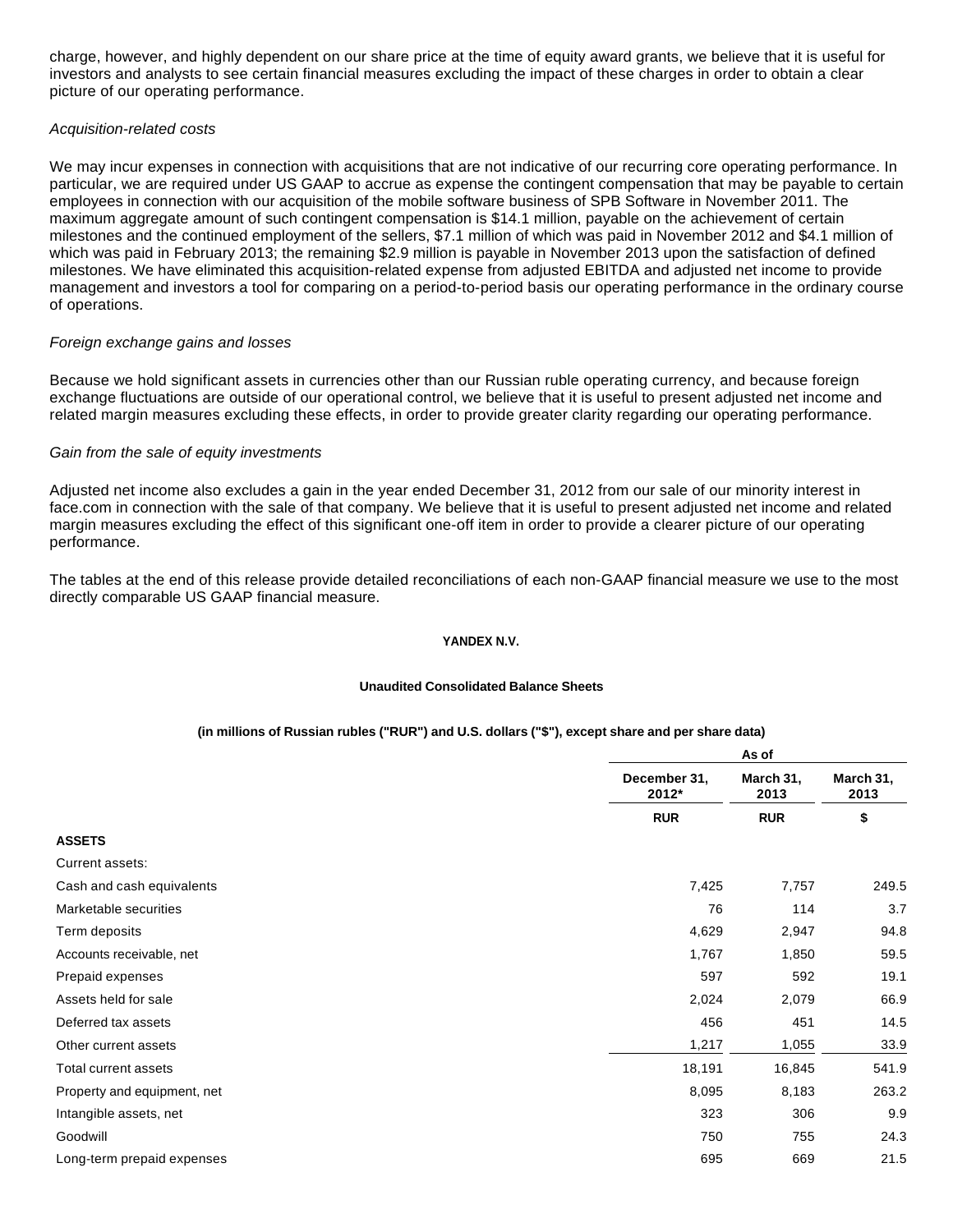| Restricted cash                                                                                           | 214    | 89     | 2.9                      |
|-----------------------------------------------------------------------------------------------------------|--------|--------|--------------------------|
| Term deposits                                                                                             | 10,330 | 13,650 | 439.1                    |
| Investments in non-marketable equity securities                                                           | 500    | 512    | 16.5                     |
| Investments in debt securities                                                                            | 4,810  | 4,946  | 159.1                    |
| Deferred tax assets                                                                                       | 35     | 66     | 2.1                      |
| Other non-current assets                                                                                  | 342    | 522    | 16.8                     |
| <b>TOTAL ASSETS</b>                                                                                       | 44,285 | 46,543 | 1,497.3                  |
| <b>LIABILITIES AND SHAREHOLDERS' EQUITY</b>                                                               |        |        |                          |
| <b>Current liabilities:</b>                                                                               |        |        |                          |
| Accounts payable and accrued liabilities                                                                  | 2,513  | 2,622  | 84.4                     |
| Taxes payable                                                                                             | 1,455  | 1,109  | 35.7                     |
| Deferred revenue                                                                                          | 1,092  | 970    | 31.1                     |
| Liabilities related to assets held for sale                                                               | 1,619  | 1,646  | 53.0                     |
| Deferred tax liabilities                                                                                  | 3      | 1      | $\overline{\phantom{a}}$ |
| <b>Total current liabilities</b>                                                                          | 6,682  | 6,348  | 204.2                    |
| Deferred tax liabilities                                                                                  | 448    | 430    | 13.8                     |
| Other accrued liabilities                                                                                 | 108    | 95     | 3.1                      |
| <b>Total liabilities</b>                                                                                  | 7,238  | 6,873  | 221.1                    |
| Commitments and contingencies                                                                             |        |        |                          |
| Shareholders' equity:                                                                                     |        |        |                          |
| Priority share: €1 par value; 1 share authorized, issued and outstanding                                  |        |        |                          |
| Preference shares: €0.01 par value; 2,000,000,001 shares authorized, nil shares issued and<br>outstanding |        |        |                          |
| Ordinary shares: par value (Class A €0.01, Class B €0.10 and Class C €0.09); shares<br>authorized         |        |        |                          |
| (Class A: 2,000,000,000 and 2,000,000,000, Class B: 159,494,722 and 159,494,722, and                      |        |        |                          |
| Class C: 159,494,722 and 159,494,722); shares issued (Class A: 202,318,864 and                            |        |        |                          |
| 232,963,523, Class B: 125,441,218 and 96,034,266, and Class C: 27,972,630 and                             |        |        |                          |
| 57,379,582, respectively); shares outstanding (Class A: 202,318,864 and 232,623,523,<br>Class             |        |        |                          |
| B: 125,441,218 and 95,988,570, and Class C: nil)                                                          | 445    | 336    | 10.8                     |
| Treasury shares at cost (Class A: nil and 340,000, and Class B: nil and 45,696)                           |        | (243)  | (7.8)                    |
| Additional paid-in capital                                                                                | 13,617 | 14,020 | 451.0                    |
| Accumulated other comprehensive income                                                                    | 961    | 1,287  | 41.4                     |
| Retained earnings                                                                                         | 22,024 | 24,270 | 780.8                    |
| Total shareholders' equity                                                                                | 37,047 | 39,670 | 1,276.2                  |
| TOTAL LIABILITIES AND SHAREHOLDERS' EQUITY                                                                | 44,285 | 46,543 | 1,497.3                  |
|                                                                                                           |        |        |                          |

\* Derived from the audited financial statements

#### **Unaudited Condensed Consolidated Statements of Income**

# **(in millions of Russian rubles and U.S. dollars, except share and per share data)**

|              |                          | Three months ended March 31, |       |  |
|--------------|--------------------------|------------------------------|-------|--|
| 2012<br>2013 |                          |                              | 2013  |  |
|              | <b>RUR</b><br><b>RUR</b> |                              |       |  |
|              | 5,874                    | 7,999                        | 257.3 |  |
|              |                          |                              |       |  |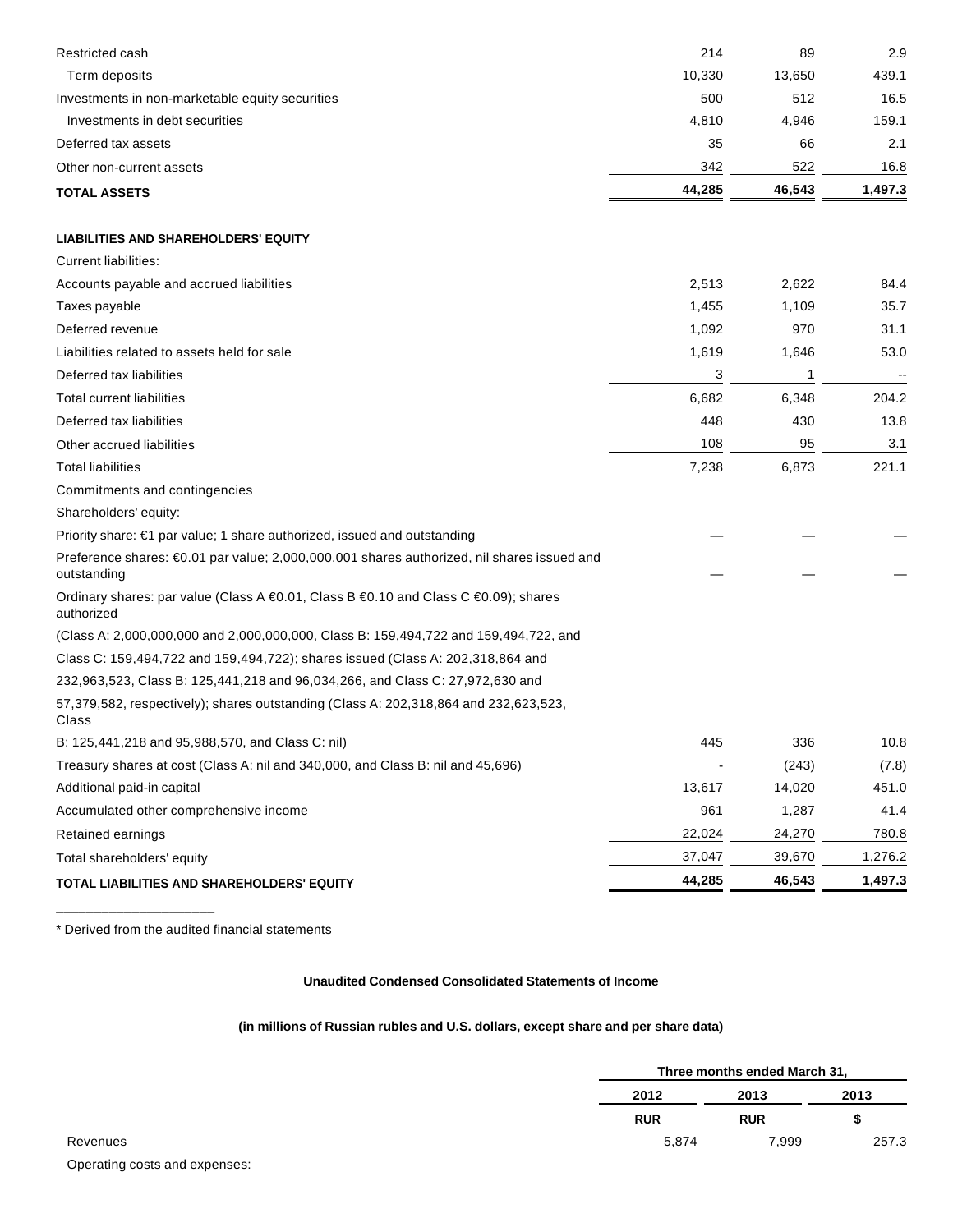| Cost of revenues <sup>(1)</sup>                                   | 1,518       | 1,976       | 63.6        |
|-------------------------------------------------------------------|-------------|-------------|-------------|
| Product development <sup>(1)</sup>                                | 1,066       | 1,328       | 42.7        |
| Sales, general and administrative <sup>(1)</sup>                  | 1,070       | 1,363       | 43.8        |
| Depreciation and amortization                                     | 661         | 879         | 28.3        |
| Total operating costs and expenses                                | 4,315       | 5,546       | 178.4       |
| Income from operations                                            | 1,559       | 2,453       | 78.9        |
| Interest income                                                   | 167         | 368         | 11.8        |
| Other expense, net                                                | (124)       | 26          | 0.9         |
| Net income before income taxes                                    | 1,602       | 2,847       | 91.6        |
| Provision for income taxes                                        | 344         | 601         | 19.4        |
| Net income                                                        | 1,258       | 2,246       | 72.2        |
| Net income per Class A and Class B share:                         |             |             |             |
| <b>Basic</b>                                                      | 3.88        | 6.84        | 0.22        |
| <b>Diluted</b>                                                    | 3.75        | 6.67        | 0.21        |
| Weighted average number of Class A and Class B shares outstanding |             |             |             |
| <b>Basic</b>                                                      | 324,444,817 | 328,376,050 | 328,376,050 |
| <b>Diluted</b>                                                    | 335,035,919 | 336,739,465 | 336,739,465 |

(1) These balances exclude depreciation and amortization expenses, which are presented separately, and include share-based compensation expenses of:

| Cost of revenues                  |    |    | 0.4 |
|-----------------------------------|----|----|-----|
| Product development               | 39 |    | 2.6 |
| Sales, general and administrative | 36 | 58 | 1.9 |

### **YANDEX N.V.**

#### **Unaudited Condensed Consolidated Statements of Cash Flows**

#### **(in millions of Russian rubles and U.S. dollars)**

|                                                                                   | Three months ended March 31. |            |       |  |
|-----------------------------------------------------------------------------------|------------------------------|------------|-------|--|
|                                                                                   | 2012*                        | 2013       | 2013  |  |
|                                                                                   | <b>RUR</b>                   | <b>RUR</b> | \$    |  |
| CASH FLOWS FROM OPERATING ACTIVITIES:                                             |                              |            |       |  |
| Net income                                                                        | 1.258                        | 2,246      | 72.2  |  |
| Adjustments to reconcile net income to net cash provided by operating activities: |                              |            |       |  |
| Depreciation and amortization of property and equipment                           | 643                          | 856        | 27.6  |  |
| Amortization of acquisition-related intangible assets                             | 18                           | 23         | 0.7   |  |
| Share-based compensation expense                                                  | 81                           | 151        | 4.9   |  |
| Deferred income taxes                                                             | (98)                         | (53)       | (1.7) |  |
| Foreign exchange losses/(gains)                                                   | 114                          | (7)        | (0.3) |  |
| Other                                                                             | 13                           | (25)       | (0.8) |  |

Changes in operating assets and liabilities excluding the effect of acquisitions:

\_\_\_\_\_\_\_\_\_\_\_\_\_\_\_\_\_\_\_\_\_\_\_\_\_\_\_\_\_\_\_\_\_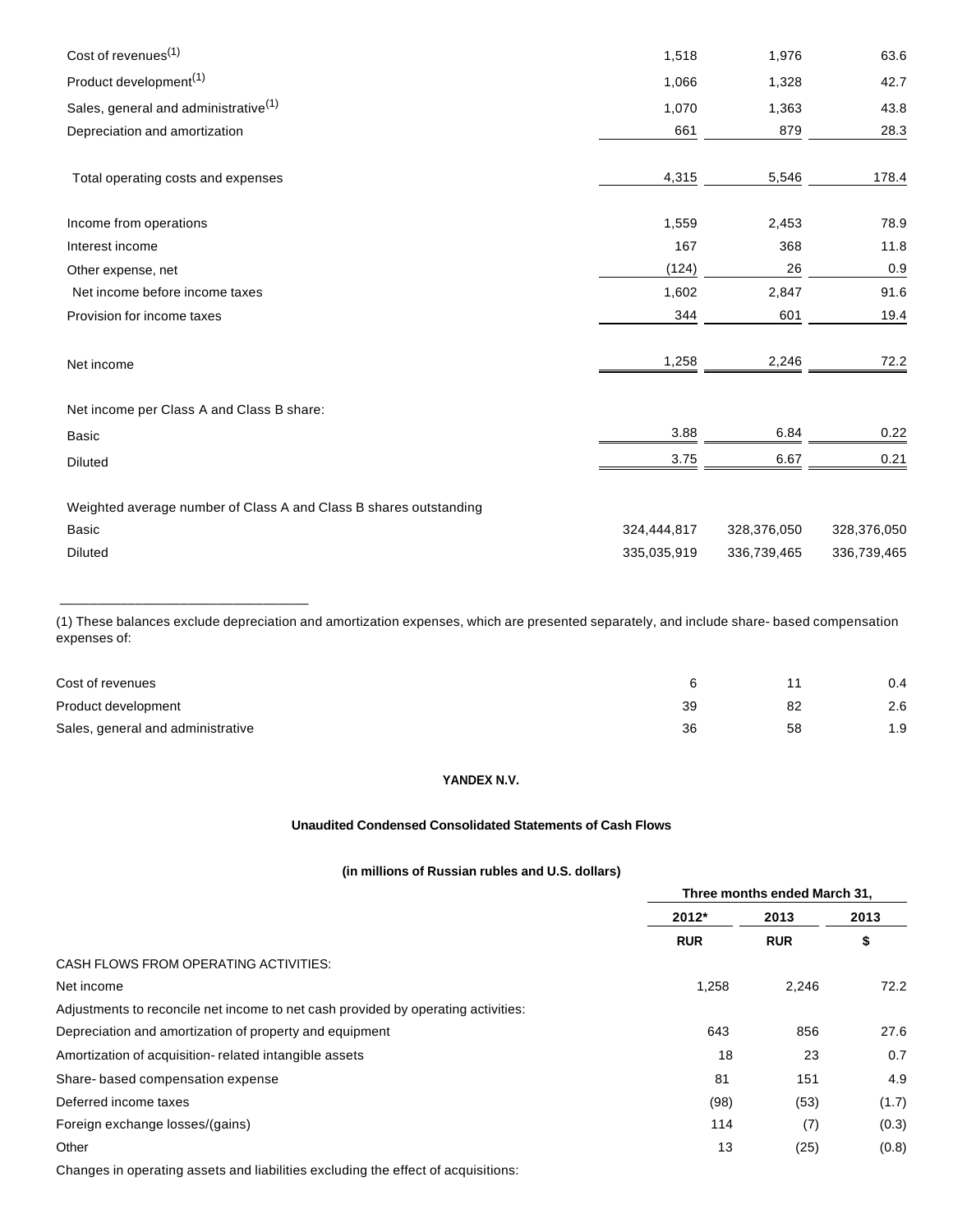| Accounts receivable, net                                     | 89      | (82)     | (2.6)   |
|--------------------------------------------------------------|---------|----------|---------|
| Prepaid expenses and other assets                            | (318)   |          |         |
| Accounts payable and accrued liabilities                     | (18)    | (325)    | (10.4)  |
| Deferred revenue                                             | (85)    | (122)    | (3.9)   |
| Assets held for sale                                         | 54      | (59)     | (1.9)   |
| Liabilities related to assets held for sale                  | 6       | 27       | 0.9     |
| Net cash provided by operating activities                    | 1,757   | 2,630    | 84.7    |
| CASH FLOWS USED IN INVESTING ACTIVITIES:                     |         |          |         |
| Purchase of property and equipment                           | (764)   | (859)    | (27.6)  |
| Investments in term deposits                                 | (3,950) | (5,220)  | (167.9) |
| Maturities of term deposits                                  | 2,663   | 3,600    | 115.8   |
| Escrow cash deposit                                          |         | 130      | 4.1     |
| Net cash used in investing activities                        | (2,051) | (2, 349) | (75.6)  |
| CASH FLOWS PROVIDED BY/(USED IN) FINANCING ACTIVITIES:       |         |          |         |
| Proceeds from exercise of share options                      | 119     | 132      | 4.2     |
| Repurchases of ordinary shares                               |         | (243)    | (7.8)   |
| Net cash provided by/(used in) financing activities          | 119     | (111)    | (3.6)   |
| Effect of exchange rate changes on cash and cash equivalents | (379)   | 162      | 5.1     |
| Net change in cash and cash equivalents                      | (554)   | 332      | 10.6    |
| Cash and cash equivalents at beginning of period             | 5,930   | 7,425    | 238.9   |
| Cash and cash equivalents at end of period                   | 5,376   | 7,757    | 249.5   |

\* Cash flows related to Yandex.Money are reclassified from their historical presentation to cash flows related to changes in assets held for sale and liabilities related to assets held for sale

#### **YANDEX N.V.**

# **RECONCILIATIONS OF NON-GAAP FINANCIAL MEASURES TO THE NEAREST COMPARABLE US GAAP MEASURES**

#### **Reconciliation of Ex-TAC Revenues from US GAAP Revenues**

| In RUR millions                       |                  | Three months<br>ended March 31, |  |  |
|---------------------------------------|------------------|---------------------------------|--|--|
|                                       | 2012 2013 Change |                                 |  |  |
| Total revenues                        | 5,874 7,999      | 36%                             |  |  |
| Less: traffic acquisition costs (TAC) | 992 1,305        | 32%                             |  |  |
| Ex-TAC revenues                       | 4,882 6,694      | 37%                             |  |  |

#### **Reconciliation of Adjusted EBITDA from US GAAP Net Income**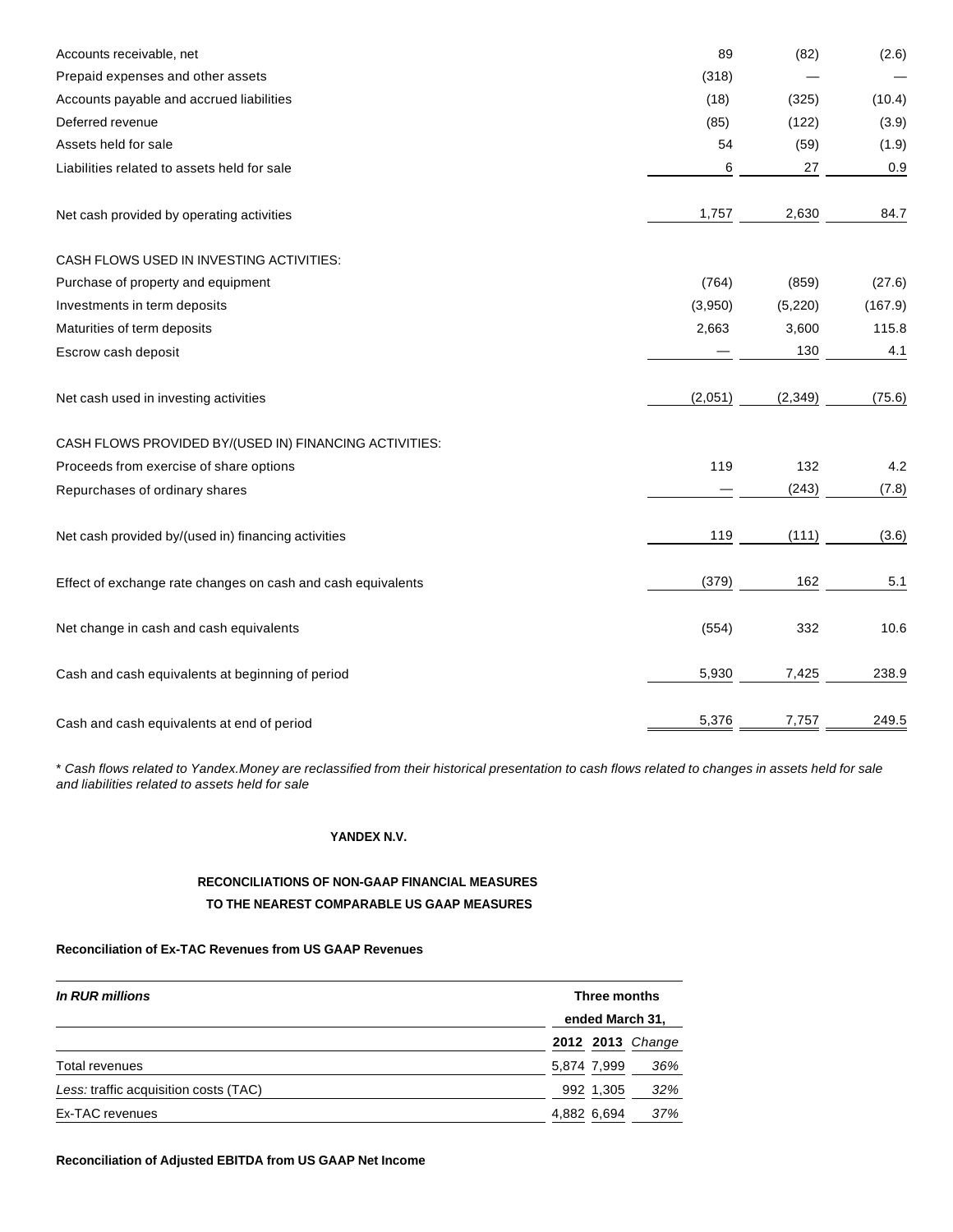| In RUR millions                                              |       | Three months<br>ended March 31, |                  |  |
|--------------------------------------------------------------|-------|---------------------------------|------------------|--|
|                                                              |       |                                 | 2012 2013 Change |  |
| Net income                                                   |       | 1,258 2,246                     | 79%              |  |
| Add: depreciation and amortization                           | 661   | 879                             | 33%              |  |
| Add: share-based compensation (SBC) expense                  | 81    | 151                             | 86%              |  |
| Add: expense for acquisition-related contingent compensation | 76    | 21                              | $-72%$           |  |
| Less: interest income                                        | (167) | (368)                           | 120%             |  |
| Less: other income/(expense), net                            | 124   | (26)                            | $-121%$          |  |
| Add: provision for income taxes                              | 344   | 601                             | 75%              |  |
| <b>Adjusted EBITDA</b>                                       |       | 2,377 3,504                     | 47%              |  |

#### **Reconciliation of Adjusted Net Income from US GAAP Net Income**

| In RUR millions                                                                       |      | Three months<br>ended March 31. |                  |  |
|---------------------------------------------------------------------------------------|------|---------------------------------|------------------|--|
|                                                                                       |      |                                 | 2012 2013 Change |  |
| Net income                                                                            |      | 1,258 2,246                     | 79%              |  |
| Add: SBC expense                                                                      | 81   | 151                             | 86%              |  |
| Less: reduction in income tax attributable to SBC expense                             |      | (2)                             | 100%             |  |
| Add: expense for acquisition-related contingent compensation                          | 76   | 21                              | $-72%$           |  |
| Add: foreign exchange loss/(gain)                                                     |      | (7)                             | -106%            |  |
| Less: (reduction)/increase in income tax attributable to foreign exchange loss/(gain) | (23) |                                 | $-104%$          |  |
| Adjusted net income                                                                   |      | 1,505 2,410                     | 60%              |  |

**Reconciliation of Adjusted EBITDA Margin and Adjusted Ex-TAC EBITDA Margin to US GAAP Net Income Margin for the Three Months Ended March 31, 2013**

| In RUR millions                   |                                                      |                                               |                   |                                  |                                            |                                                              |
|-----------------------------------|------------------------------------------------------|-----------------------------------------------|-------------------|----------------------------------|--------------------------------------------|--------------------------------------------------------------|
|                                   | <b>US GAAP</b><br><b>Actual Net</b><br><b>Income</b> | <b>Net</b><br>Income<br>Margin <sup>(1)</sup> | Adjustment<br>(2) | <b>Adjusted</b><br><b>EBITDA</b> | Adjusted<br><b>EBITDA</b><br>Margin<br>(3) | Adjusted<br>Ex-TAC<br><b>EBITDA</b><br>Margin <sup>(4)</sup> |
| Three months ended March 31, 2013 | 2.246                                                | 28.1%                                         | .258              | 3.504                            | 43.8%                                      | 52.3%                                                        |

(1) Net income margin is defined as net income divided by total revenues.

(2) Adjusted to eliminate depreciation and amortization expense, SBC expense, expense related to SPB Software contingent compensation, interest income, other income/(expense), net, and provision for income taxes. For a reconciliation of adjusted EBITDA to net income, please see the table above.

(3) Adjusted EBITDA margin is defined as adjusted EBITDA divided by total revenues.

(4) Adjusted ex-TAC EBITDA margin is defined as adjusted EBITDA divided by ex-TAC revenues. For a reconciliation of ex-TAC revenues to GAAP revenues, please see the table above.

#### **Reconciliation of Adjusted Net Income Margin and Adjusted Ex-TAC Net Income Margin to US GAAP Net Income Margin for the Three Months Ended March 31, 2013**

**In RUR millions US GAAP Actual Net Net Income Adjustment Adjusted Adjusted Net Income Adjusted Ex-TAC Net Income**